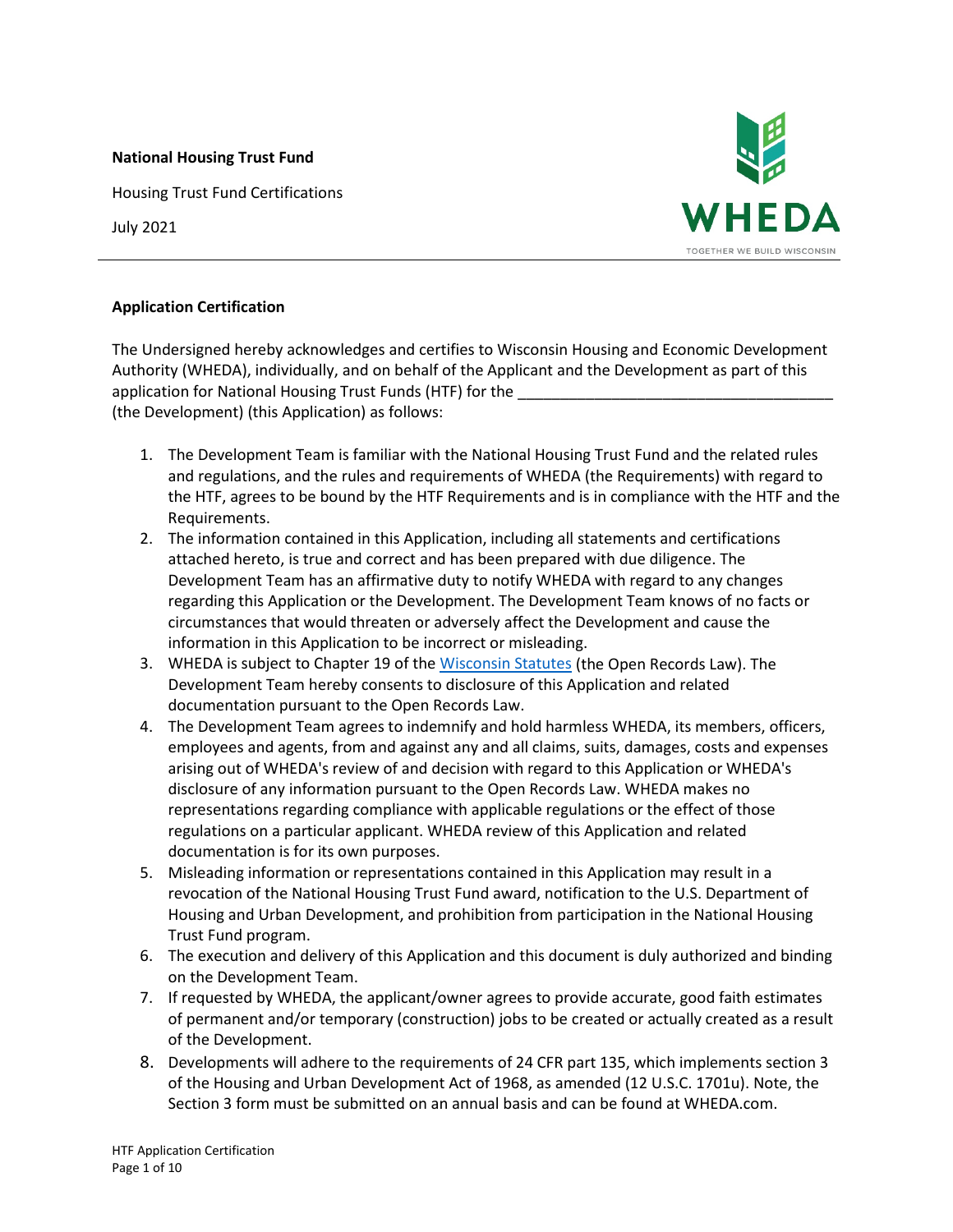# **Signature Page to Application Certifications:**

| Name of Development:                                                          |  |
|-------------------------------------------------------------------------------|--|
| <b>Applicant Entity:</b>                                                      |  |
|                                                                               |  |
|                                                                               |  |
| By:                                                                           |  |
| Its:                                                                          |  |
| Print Name:                                                                   |  |
|                                                                               |  |
|                                                                               |  |
|                                                                               |  |
|                                                                               |  |
|                                                                               |  |
| Date                                                                          |  |
| If there is a Co-Developer, complete the items below:<br>Name of Development: |  |
| <b>Applicant Entity:</b>                                                      |  |
|                                                                               |  |
|                                                                               |  |
| By:                                                                           |  |
| Its:                                                                          |  |
| <b>Print Name:</b>                                                            |  |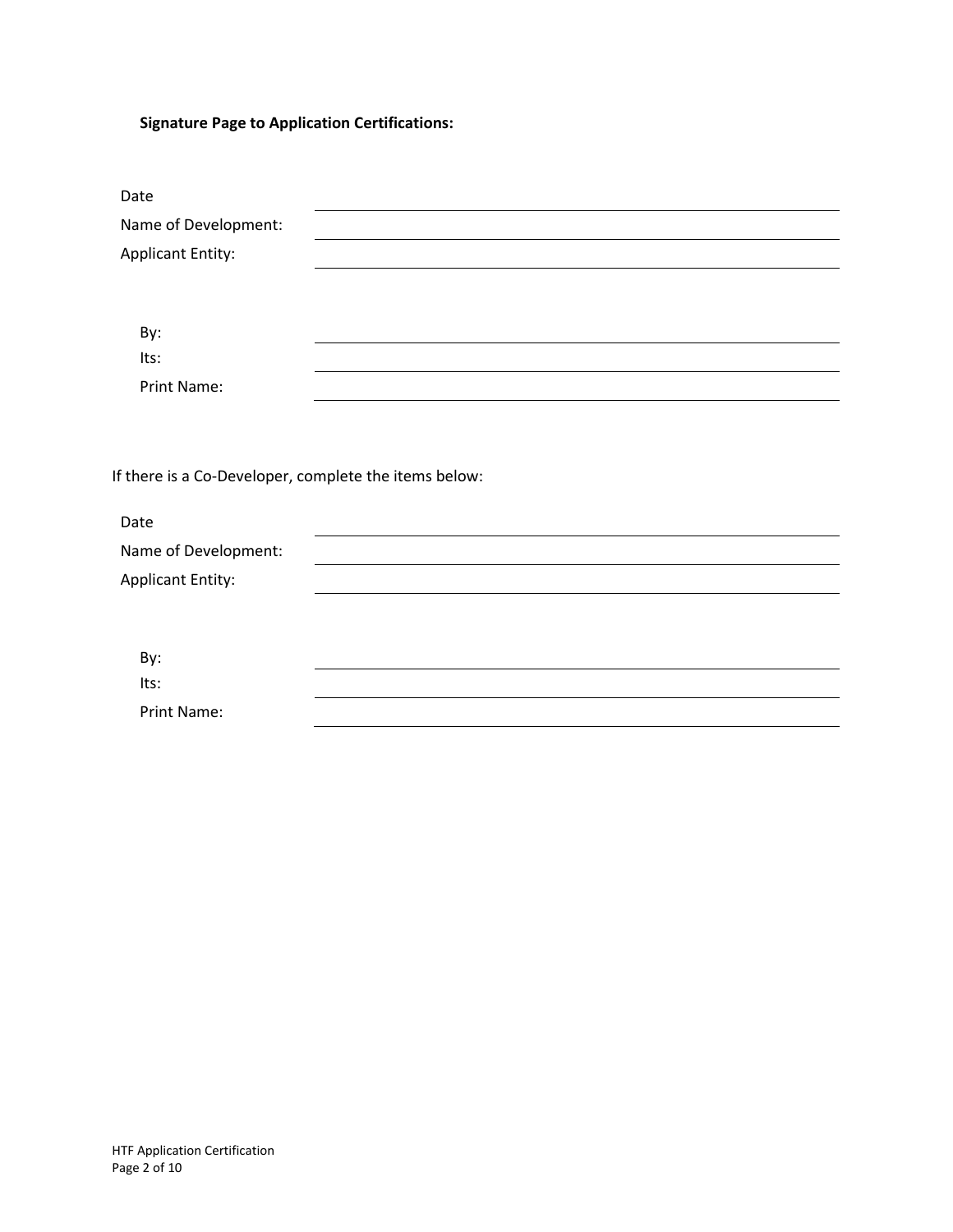## **Compliance Certifications:**

The applicant certifies that the housing assisted with HTF will comply with all HTF Compliance requirements noted in item VI of the Request for Applications:

- 1. Fair Housing Act see [https://www.hud.gov/program\\_offices/fair\\_housing\\_equal\\_opp](https://www.hud.gov/program_offices/fair_housing_equal_opp)
- 2. Section 504 of the Rehabilitation Act
	- a. For newly constructed housing, a minimum of five percent (5%) of the total dwelling units or at least one unit in a multi-family housing project, whichever is greater, shall be made accessible for persons with mobility impairments. An additional two percent (2%) of the units (but not less than one unit) in such a project shall be accessible for persons with hearing or vision impairments.
	- b. For rehabilitation of existing housing:
		- i. If alterations are undertaken to a housing facility that has 15 or more units and the cost of the alterations is 75% or more of the replacement cost of the completed facility, then five percent of the total dwelling units or at least one unit, whichever is greater, shall be made accessible for persons with mobility impairments. An additional two percent of the units (but not less than one unit) shall be accessible for persons with hearing or vision impairments
		- ii. Alterations to dwelling units in a multi-family housing project (including public housing) shall, to the maximum extent feasible, be made to be readily accessible to and usable by individuals with handicaps. If alterations of single elements or spaces of a dwelling unit, when considered together, amount to an alteration of a dwelling unit, the entire dwelling unit shall be made accessible
- 3. Americans with Disabilities Act se[e https://www.ada.gov/](https://www.ada.gov/)
- 4. Architectural Barriers Act see [https://www.access-board.gov/the-board/laws/architectural](https://www.access-board.gov/the-board/laws/architectural-barriers-act-aba)[barriers-act-aba](https://www.access-board.gov/the-board/laws/architectural-barriers-act-aba)
- 5. Lead-Based paint provisions noted in 24 CFR part 35. For properties originally constructed before 1978:
	- a. HTF recipients will be required to complete an inspection for the existence of leadbased paint.
	- b. If lead-based paint is discovered, the rehabilitation plan must include the removal of the lead-based paint, or a detailed description of how the proposed renovation will comply with the EPA's Renovation, Repair and Painting Program.
	- c. All rehabilitation must comply with HUD's Lead Safe Housing Rule (LSHR) see [https://www.hud.gov/program\\_offices/healthy\\_homes/enforcement/lshr](https://www.hud.gov/program_offices/healthy_homes/enforcement/lshr)
- 6. Design and Construction requirements noted in 24 CFR 100.205
- 7. HTF Environmental Provisions
	- a. HTF housing projects must meet all HTF Environmental Provisions noted in the applicable Environmental Checklists for new construction and rehabilitation at project completion. Prior to closing, WHEDA will require evidence that the applicable requirements will be met. Projects that cannot meet the applicable property standards and environmental provisions prior to completion will not receive HTF proceeds.
		- i. Properties combining HTF with other HUD resources such as HOME may be subject to additional environmental reporting requirements as described in 24 CFR Part 50 and Part 58.
		- ii. WHEDA will facilitate the Environmental Review process after award. It must be completed prior to closing.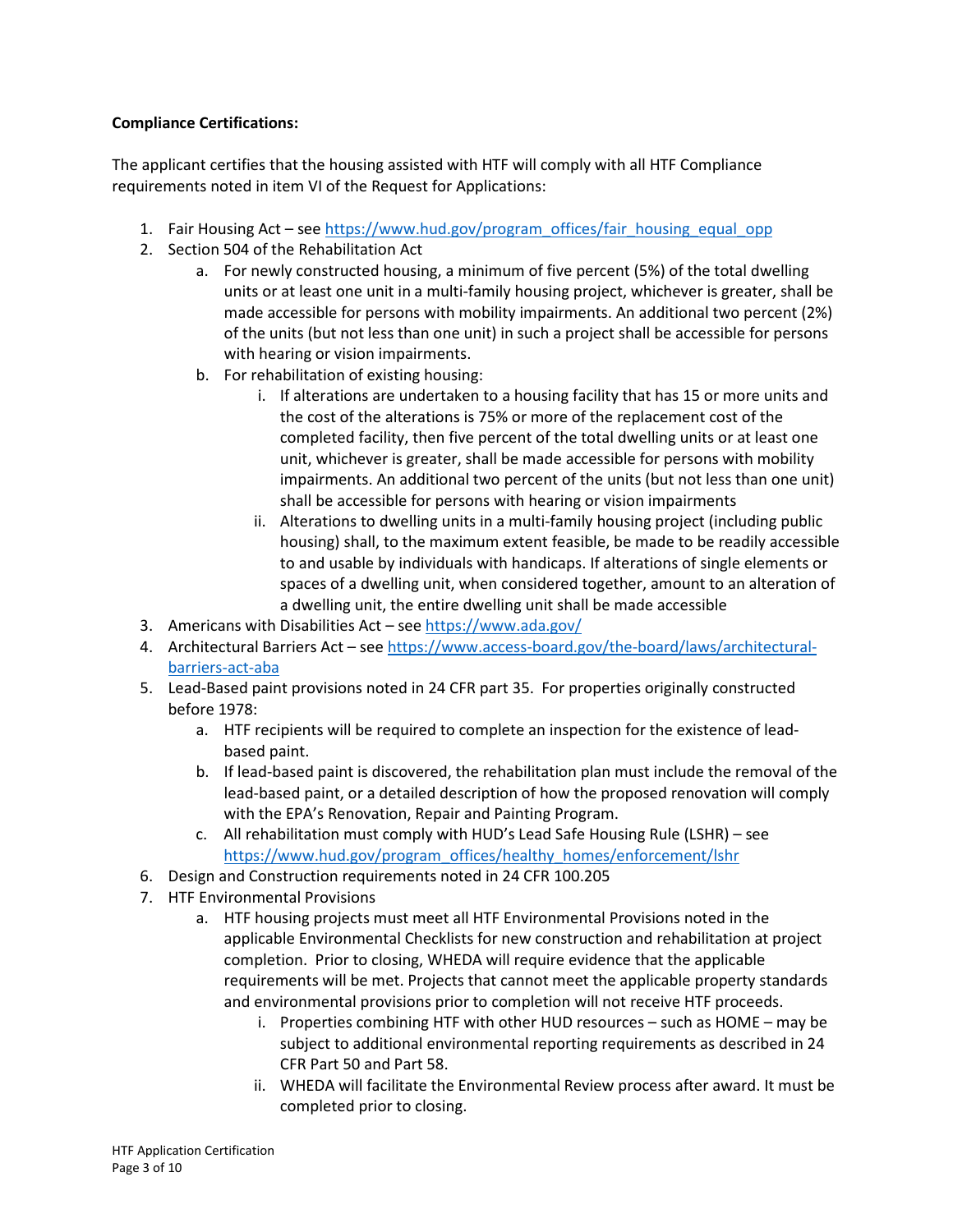- iii. Se[e https://www.hudexchange.info/resources/documents/Notice-CPD-16-14-](https://www.hudexchange.info/resources/documents/Notice-CPD-16-14-Requirements-for-HTF-Environmental-Provisions.pdf) [Requirements-for-HTF-Environmental-Provisions.pdf](https://www.hudexchange.info/resources/documents/Notice-CPD-16-14-Requirements-for-HTF-Environmental-Provisions.pdf) for a description of the environmental requirements for HTF-funded properties.
- 8. Wisconsin Accessibility Code
- 9. State statues, local zoning requirements, and all state and local building codes, including the standards for multifamily dwellings established in Administrative Code sections SPS 361-365.
- 10. WHEDA will not permit HTF resources to be used in buildings that are located within a 100-year flood plain. Portions of the site may be located in the 100-year flood plain, but may not include parking areas or the footprint of the residential units or accessory buildings. All properties receiving HTF resources must comply with the State of Wisconsin Hazard Mitigation Plan, the 2009 edition of the International Building Code® and the International Existing Building Code®. The Hazard Mitigation plan can be found at

[http://emergencymanagement.wi.gov/mitigation/state\\_plan.asp.](http://emergencymanagement.wi.gov/mitigation/state_plan.asp)

- 11. Developments will adhere to the requirements of 24 CFR part 135, which implements section 3 of the Housing and Urban Development Act of 1968, as amended (12 U.S.C. 1701u). The Section 3 program requires that recipients of National Housing Trust Funds, to the greatest extent feasible, provide job training, employment, and contracting opportunities for low or very lowincome residents and for low or very low-income businesses in connection with projects and activities in their communities. The Section 3 report is due annually for the period of October 1 – September 30 upon WHEDA request and can be found at: <https://www.wheda.com/Developers/National-Housing-Trust-Fund>
- 12. WBE/MBE reports must be submitted on a semi-annual basis. Reports for the period October 1 March 30 and for the period April 1 – September 30 are due upon WHEDA request.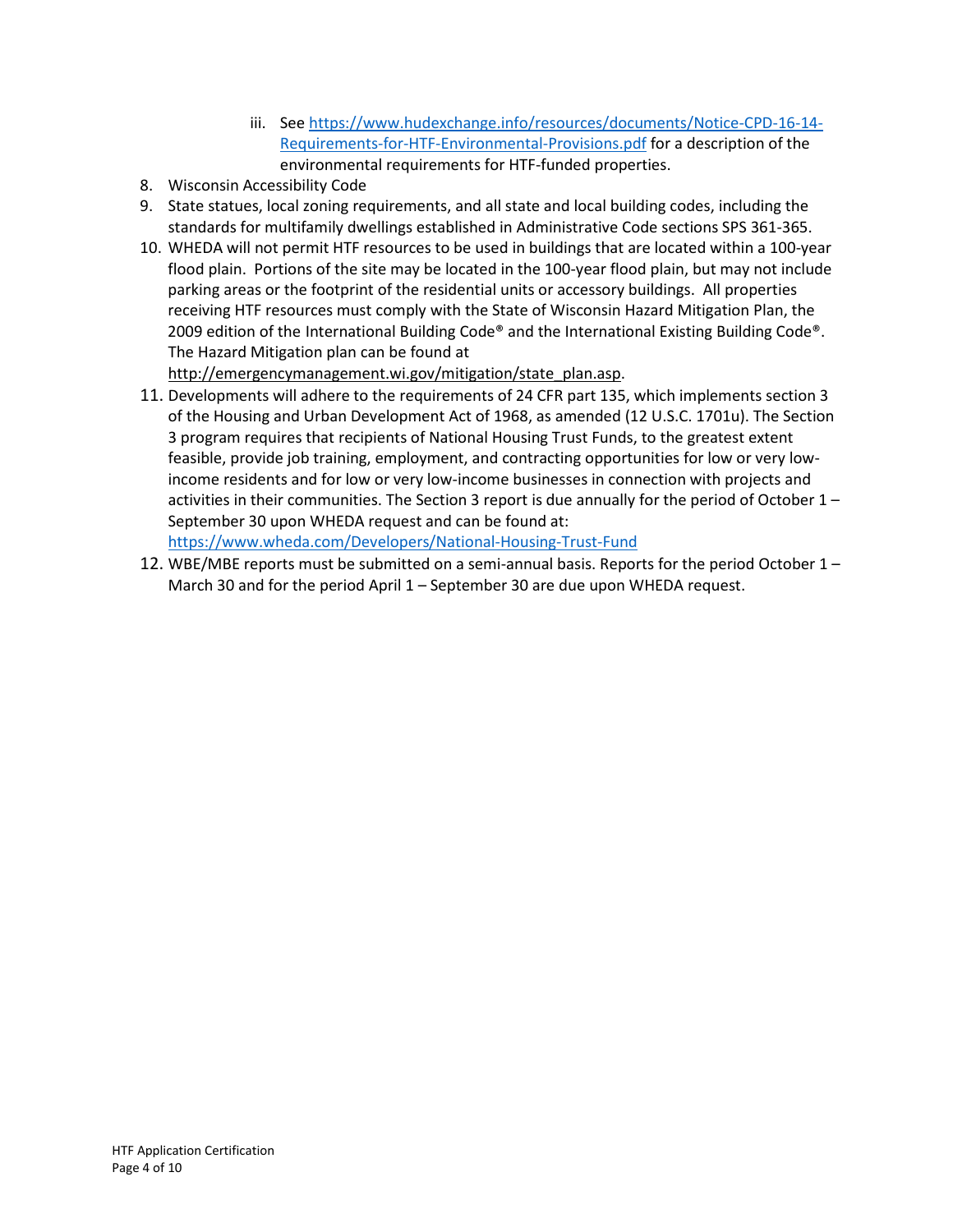**Signature Page to Compliance Certifications:**

| Date                                                  |  |
|-------------------------------------------------------|--|
| Name of Development:                                  |  |
| <b>Applicant Entity:</b>                              |  |
|                                                       |  |
| By:                                                   |  |
| Its:                                                  |  |
| Print Name:                                           |  |
| If there is a Co-Developer, complete the items below: |  |
| Date                                                  |  |
| Name of Development:                                  |  |
| <b>Applicant Entity:</b>                              |  |
|                                                       |  |
| By:<br>Its:                                           |  |
| Print Name:                                           |  |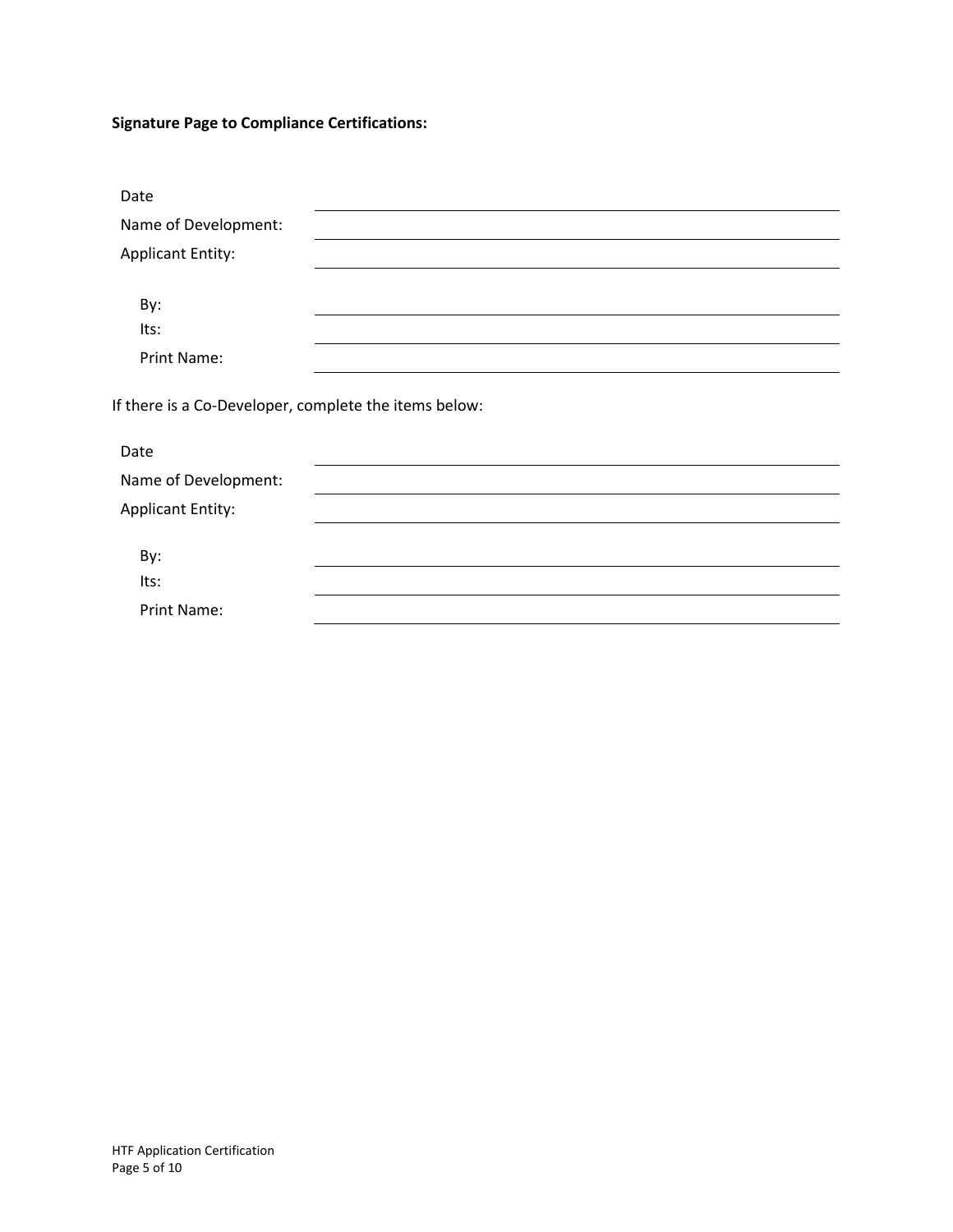### **Certification of Eligible Activities:**

The applicant certifies that the Housing Trust Fund proceeds will be used only for the following eligible actives as noted in item IX of the Request for Applications and as required in 24 CFR 93.200:

| Real property acquisition                    |
|----------------------------------------------|
| Site improvements and development hard costs |
| Related soft costs                           |
| Demolition                                   |
| <b>Financing costs</b>                       |
| Relocation assistance                        |

The applicant certifies that the project submitted for funding includes one of the following:

Creation of permanent rental housing Preservation of permanent rental housing

| Date                     |  |  |
|--------------------------|--|--|
| Name of Development:     |  |  |
| <b>Applicant Entity:</b> |  |  |
|                          |  |  |
| By:                      |  |  |
| Its:                     |  |  |
| Print Name:              |  |  |

If there is a Co-Developer, complete the items below:

| Date                     |  |  |
|--------------------------|--|--|
| Name of Development:     |  |  |
| <b>Applicant Entity:</b> |  |  |
|                          |  |  |
| By:                      |  |  |
| Its:                     |  |  |
| Print Name:              |  |  |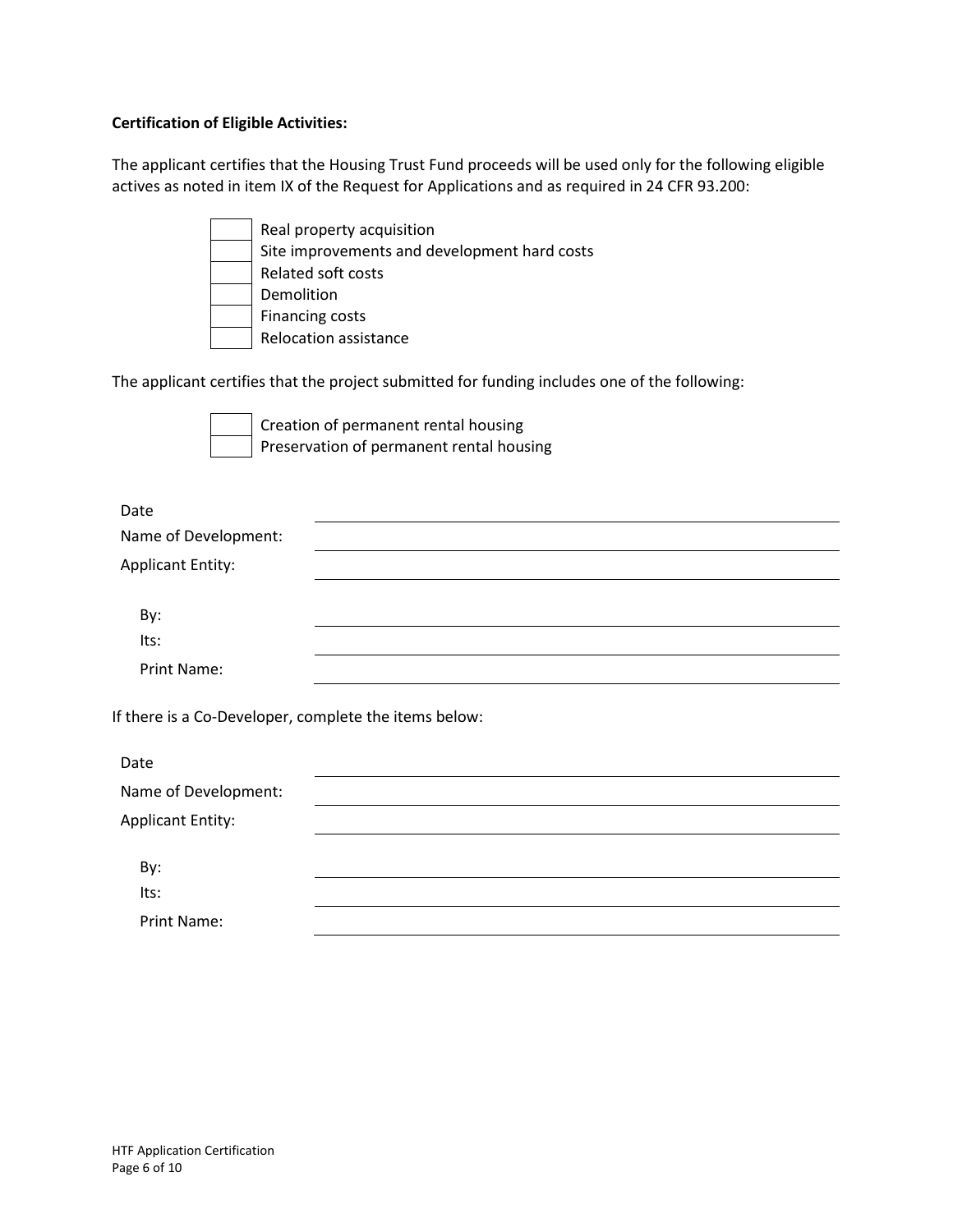### **Property Standards Certification – New Construction**

The applicant certifies that the housing assisted with Housing Trust Funds will comply with all requirements noted in Section VII of the Request for Applications:

Newly-constructed properties must contain the following features:

- 1. Lever-style handles on all interior doors
- 2. Bath/kitchen faucets being replaced or initially installed must be single-lever type
- 3. Non-skid tub/shower pattern covering 75% of tub/shower floor
- 4. All walls within 36" of toilet and in tub/shower area shall have 3⁄4" plywood behind drywall to provide sufficient support for grab bars or other assist devices
- 5. Bathtub/shower stalls with offset controls
- 6. Low-profile thresholds  $1/4$ " maximum vertical height or  $1/2$ " maximum beveled at 1:2 are required between ALL interior common areas and in all dwelling unit openings when floor transition height differs
- 7. Broadband infrastructure defined in 24 CFR 5.100 as: cables, fiber optics, wiring, or other permanent (integral to the structure) infrastructure, including wireless infrastructure, that is capable of providing access to Internet connections in individual housing units, and that meets the definition of "advanced telecommunications capability" determined by the Federal Communications Commission under section 706 of the [Telecommunications](https://www.law.cornell.edu/topn/telecommunications_act_of_1996) Act of 1996(47 [U.S.C.](https://www.law.cornell.edu/uscode/text/47/1302) 1302).
	- a) This requirement may be waived if the location of the project makes this infeasible, the cost of installation would result in undue financial burden. If any of the waivers apply, please provide a certification as to the specific exception and explanation of applicability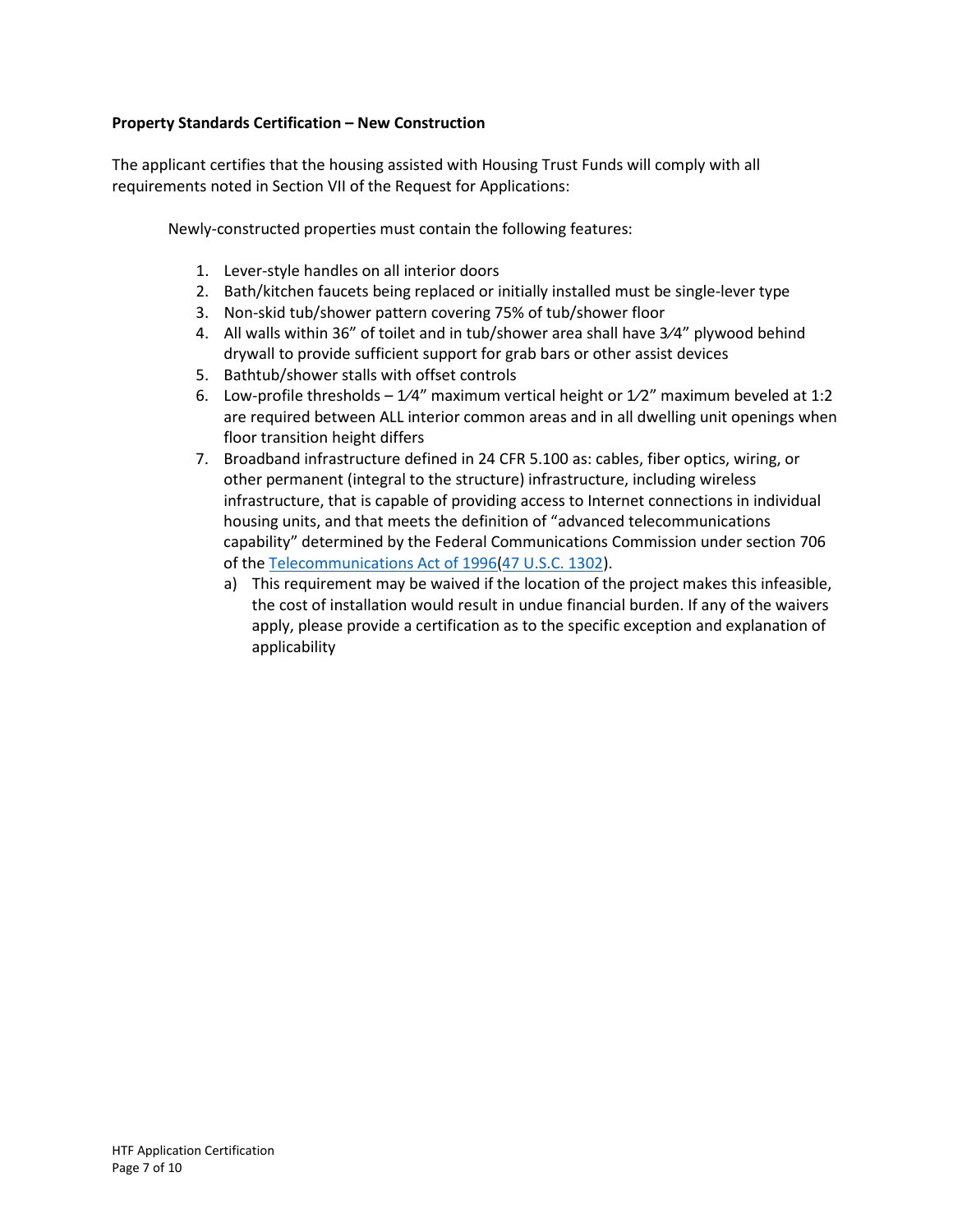# **Signature Page to Property Standards Certification – New Construction:**

| Date                                                  |  |
|-------------------------------------------------------|--|
| Name of Development:                                  |  |
| <b>Applicant Entity:</b>                              |  |
|                                                       |  |
| By:                                                   |  |
| Its:                                                  |  |
| Print Name:                                           |  |
| If there is a Co-Developer, complete the items below: |  |
| Date                                                  |  |
| Name of Development:                                  |  |
| <b>Applicant Entity:</b>                              |  |
| By:                                                   |  |
| Its:                                                  |  |
| <b>Print Name:</b>                                    |  |
|                                                       |  |
|                                                       |  |
| Date                                                  |  |
| Name of Development:                                  |  |
| Project Architect:                                    |  |
| By:                                                   |  |
| Its:                                                  |  |
| Print Name:                                           |  |
|                                                       |  |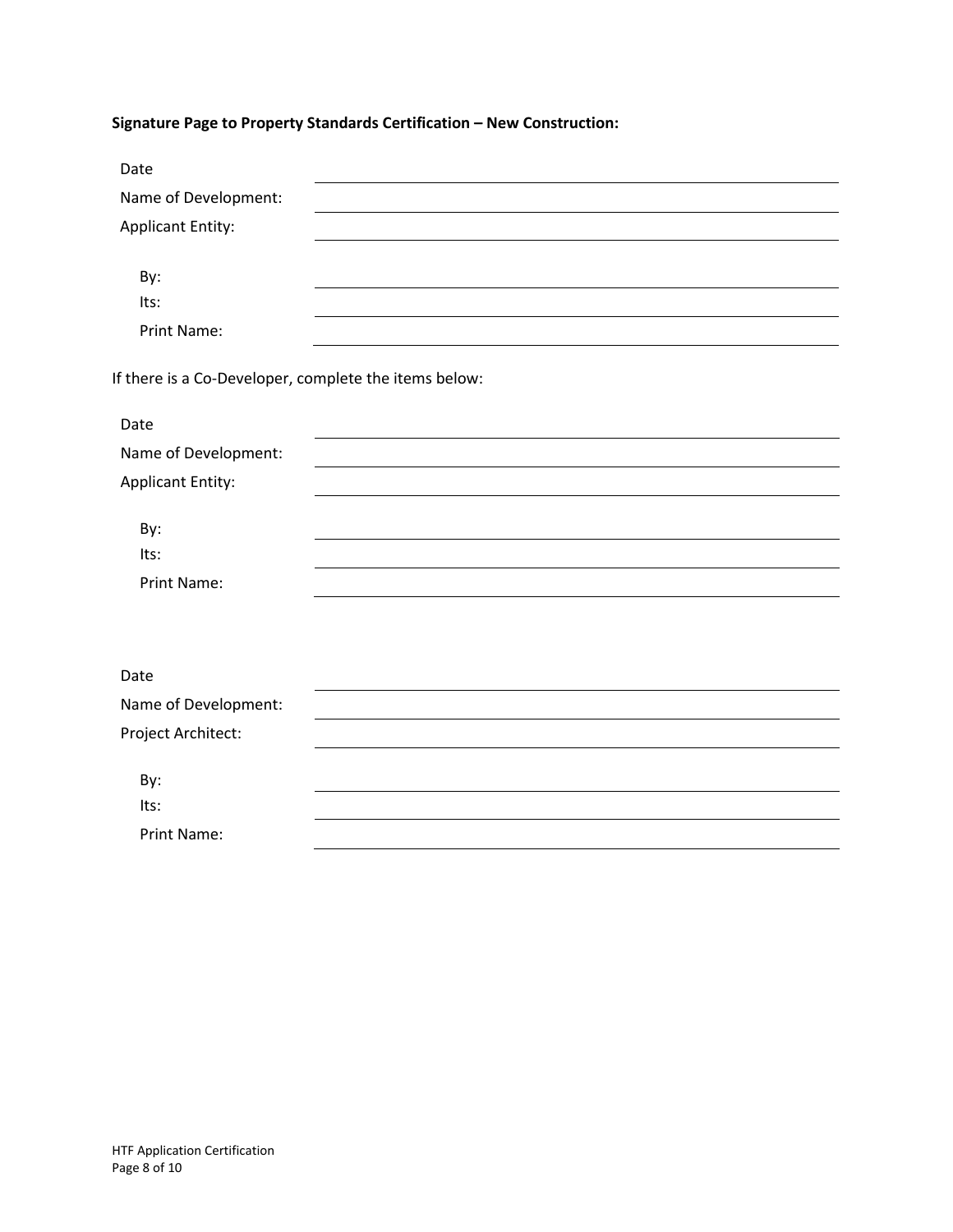## **Property Standards Certification – Rehabilitation of Existing Rental Housing**

- 1. Applicants must submit a Capital Needs Assessment (CNA) to document that the proposed rehab meets HUDs Uniform Physical Condition Standards (UPCS), and to bring all systems up to a reasonable useful life.
	- a. All items identified as Level 3 or Health & Safety deficiencies on the "UPCS Condition Standards – Comprehensive Listing" will be required to be completed as part of the rehabilitation of the property. If Level 2 items are not included in the rehabilitation budget, deposits to a replacement reserve must be sufficient to complete the repairs at the estimated time identified in the Capital Needs Assessment. A detailed description of UPCS deficiencies can be found at

https://www.hud.gov/offices/reac/pdf/pass\_dict2.3.pdf.

- b. The CNA must address imminent health and safety issues that must be corrected immediately, the condition of major systems (such as structural support, roofing, and plumbing), and the presence of lead-based paint. WHEDA's Capital Needs Assessment Policy is updated periodically, and include required formats for the assessment, along with the proposed scope or work. The Capital Needs Assessment policy can be found on https://www.wheda.com/LIHTC/Allocating/.
- 2. All HTF properties will be required to comply with Exhibit A Wisconsin HTF Rehabilitation Standards.
- 3. All HTF properties are required to provide broadband infrastructure
	- a. Broadband infrastructure is defined in 24 CFR 5.100 as: cables, fiber optics, wiring, or other permanent (integral to the structure) infrastructure, including wireless infrastructure, that is capable of providing access to Internet connections in individual housing units, and that meets the definition of "advanced telecommunications capability" determined by the Federal Communications Commission under section 706 of the Telecommunications Act of 1996(47 U.S.C. 1302).
	- b. This requirement may be waived if the location of the project makes this infeasible, the cost of installation would result in undue financial burden, or the structure of the housing makes installation infeasible. If any of the waivers apply, please provide a certification as to the specific exception and explanation of applicability
- 4. The request for HTF resources will include a Scope of Work describing all rehabilitation to be completed. If the rehabilitation Scope of Work does not result in a useful life that is commensurate with the project's affordability period, the operating budget must show appropriate replacement reserve deposits for their future replacement when needed.
- 5. All rehabilitation proposals must comply with Wisconsin Administrative Code Chapter SPS 366 for Existing Buildings, which incorporates the 2009 edition of the International Building Code®, the International Energy Conservation Code®, the International Mechanical Code®, the International Fuel Gas Code® and the International Existing Building Code®. Chapter SPS 366 can be found at Admin Code SPS 366 and http://codes.iccsafe.org/I-Codes.html.
- 6. WHEDA will not permit the permanent displacement of residents in properties receiving HTF resources. Temporary relocation of existing residents must comply with the federal Uniform Relocation Act.